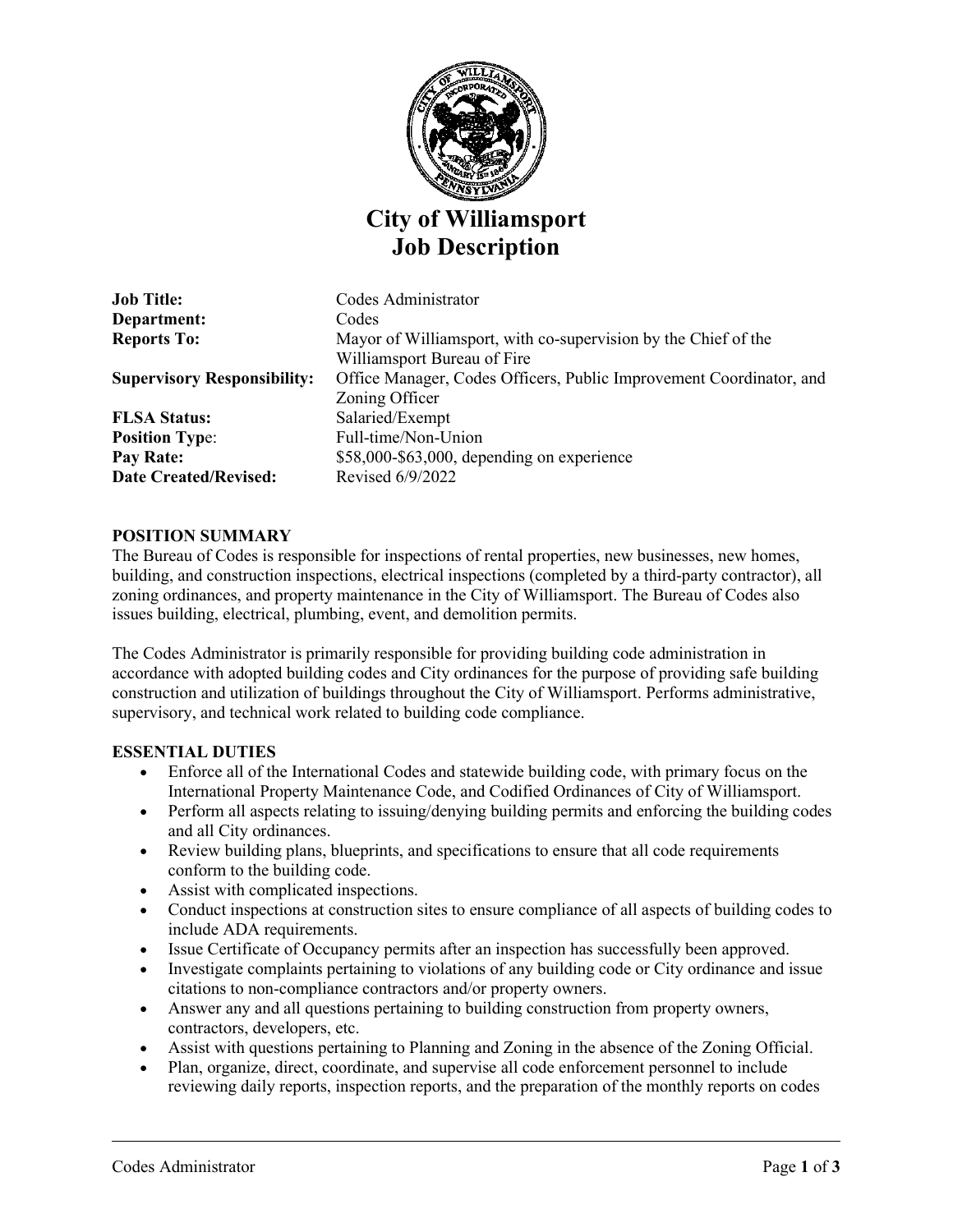and zoning activities to include plan specification review for new construction and major renovations.

- Conduct training and other activities related to the management of field inspection personnel.
- Investigate complaints relative to alleged zoning, building, housing, and health codes violations.
- Issue noise permits and abate nuisance complaints.
- Assess City properties to ensure appropriate snow and ice removal from sidewalks.
- Perform all duties as Deputy Health Officer in accordance with the City's Heath Code. Investigate insect and rat infestation complaints.
- Prepare departmental budget.
- Maintain records of acts and decisions.
- Prepare periodic reports detailing complaints, outstanding violations, and activities of the
- code enforcement department.
- Attend various meetings and represents the municipality, as required.
- Recommend and participate in the development of new City ordinances, resolutions, and building codes.
- Keep abreast of the changes in all building codes, changes in policy, computer operations, equipment needs, etc. and be able to effectively communicate these ideas to others.
- Perform other duties as assigned by the Mayor or the Fire Chief.

## **KNOWLEDGE, SKILLS, AND ABILITIES**

- Thorough working knowledge of the various City Codes and Zoning Ordinances.
- Must prepare and present verbal and written reports clearly and concisely.
- Must communicate, read, write, and understand the English language at a level necessary for efficient job performance.
- Demonstrated ability to supervise others.
- Possess honesty, thoroughness, initiative, good judgement, and the ability to exercise tact under difficult or unpleasant conditions.
- Must be able to effectively perform under moderate stress and in emergency situations.
- Must be able to establish and maintain effective working relationships with employees, City officials, other government agencies, contractors, engineers, architects, property owners and renters, and the public.
- Must be proficient with computer software and systems and have a working familiarity with related office equipment.
- Strong mathematical background to handle required calculations, percentages, decimals, etc.
- Must have a current valid Pennsylvania driver's license and personal vehicle for work-related use.

#### **EDUCATION AND EXPERIENCE**

- High school diploma.
- Post-secondary degree, courses, or training completed in the field of building codes, engineering, architecture, and/or construction. (Desired)
- Minimum five years of experience working in code enforcement, construction, and/or other aspects of community development which prepared the individual for the responsibilities of this position.
- Current certifications/licenses which are required to be maintained throughout employment:
	- o International Property Maintenance and Housing Inspector
	- o Certified Building Inspector
	- o Commercial Building Inspector
	- o Commercial Plumbing Inspector
	- o Commercial Mechanical Inspector